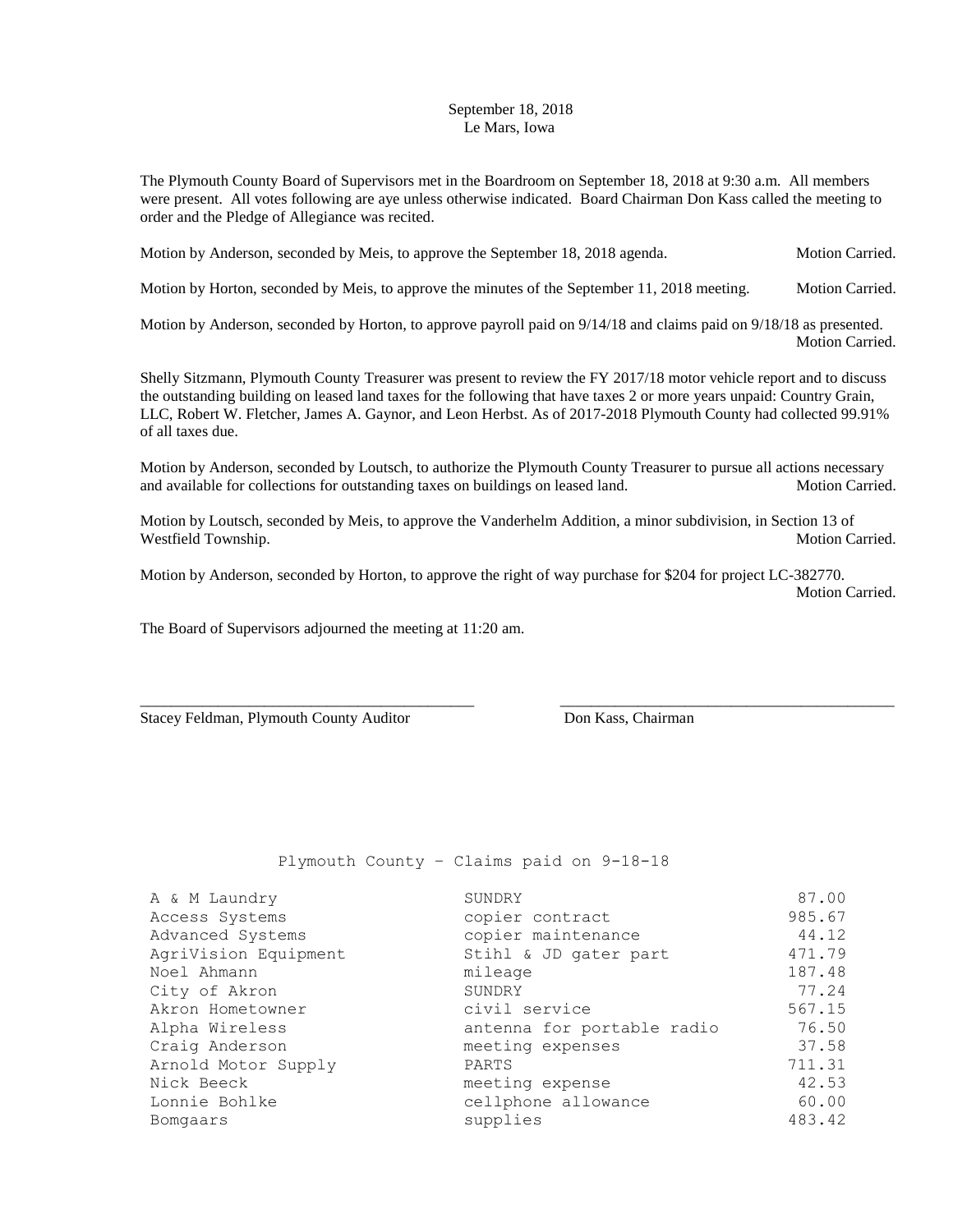Kent Brown and the CHERL RIGHT-OF-WAY CHERL AND SAME SAME SERVICE SERVICE SERVICE SERVICE SERVICE SERVICE SERVICE SERVICE SERVICE SERVICE SERVICE SERVICE SERVICE SERVICE SERVICE SERVICE SERVICE SERVICE SERVICE SERVICE SERV Mark Brown RIGHT-OF-WAY 329.00 City of Brunsville SUNDRY SUNDRY 52.20 Larry Bunch **Stihl repairs** 153.50 Casey's General fuel fuel 6065.05 CCPOA of Iowa workshop registration 130.00 William E. Collins rent assistance 250.00 Contech Engineered Solutions CORRUGATED METAL PIPE 6270.00 Cornhusker International PARTS 103.06 Crittenton Center Juvenile shelter care 1446.15 Culligan Water Conditioning water 67.81 CWD kitchen supplies 2878.23 The Dailey Stop **fuel** 62.73 Dean Foods kitchen supplies 156.61 Victoria DeVos misc. reimbursements 97.87 Dixon Construction construction project 45224.26 DMACC 125.00 Document Depot & Destruction shredding 80.00 Diana Dowhower uniforms 152.13 Eakes Inc supplies 308.61 Fareway Grocery **1988** veteran's assistance 307.88 Farmers Coop-Craig fuel fuel 974.68 Fastenal 333.42 Stacey Feldman misc. reimbursements 301.54 Floyd River Materials crushed concrete 371.56 Floyd Valley Healthcare medical supplies 1802.11 Woodward Youth Corporation Juvenile shelter care 326.55 Frericks Repair **FIRES & TUBES** 3000.86 Frontier Communications phone 1527.84 G & R Controls **maint service agreement** 2120.50 GCC Alliance Concrete PIPE CULVERTS 1760.00 Govconnection **printer** 1241.66 Graves Construction **construction** project 243675.43 Greene Plumbing, Heating and renovation supplies 1750.31 Hardware Hank supplies 94.37 Jamie Hauser mileage 243.07 City of Hinton SUNDRY 129.62 Brent Hobson GROUNDS 340.00 I + S Group courthouse renovation 1807.50 ICIT 60.00 Fall school 60.00 Info Dog Security and Shredding and the 1995 and 42.95 Interstate Power Systems PARTS 1776.47 Interstate Battery System BATTERIES 397.90 Iowa County Attorney's Assoc. conference registration 650.00 Iowa Prison Industries SIGNS 670.20 ISAA school of instruction 650.00 ISAC 240.00 I-State Truck Center PARTS PARTS 635.73 Jack's Uniforms uniform 203.80 Jensen Motors Dodge headlight 212.00 Johnson Controls service 926.16 J-W Tank Line fuel 2070.80 Kellen Excavation GRANULAR 13015.95 City of Kingsley SUNDRY 27.62 Trish Kunkel cleaning services 1710.00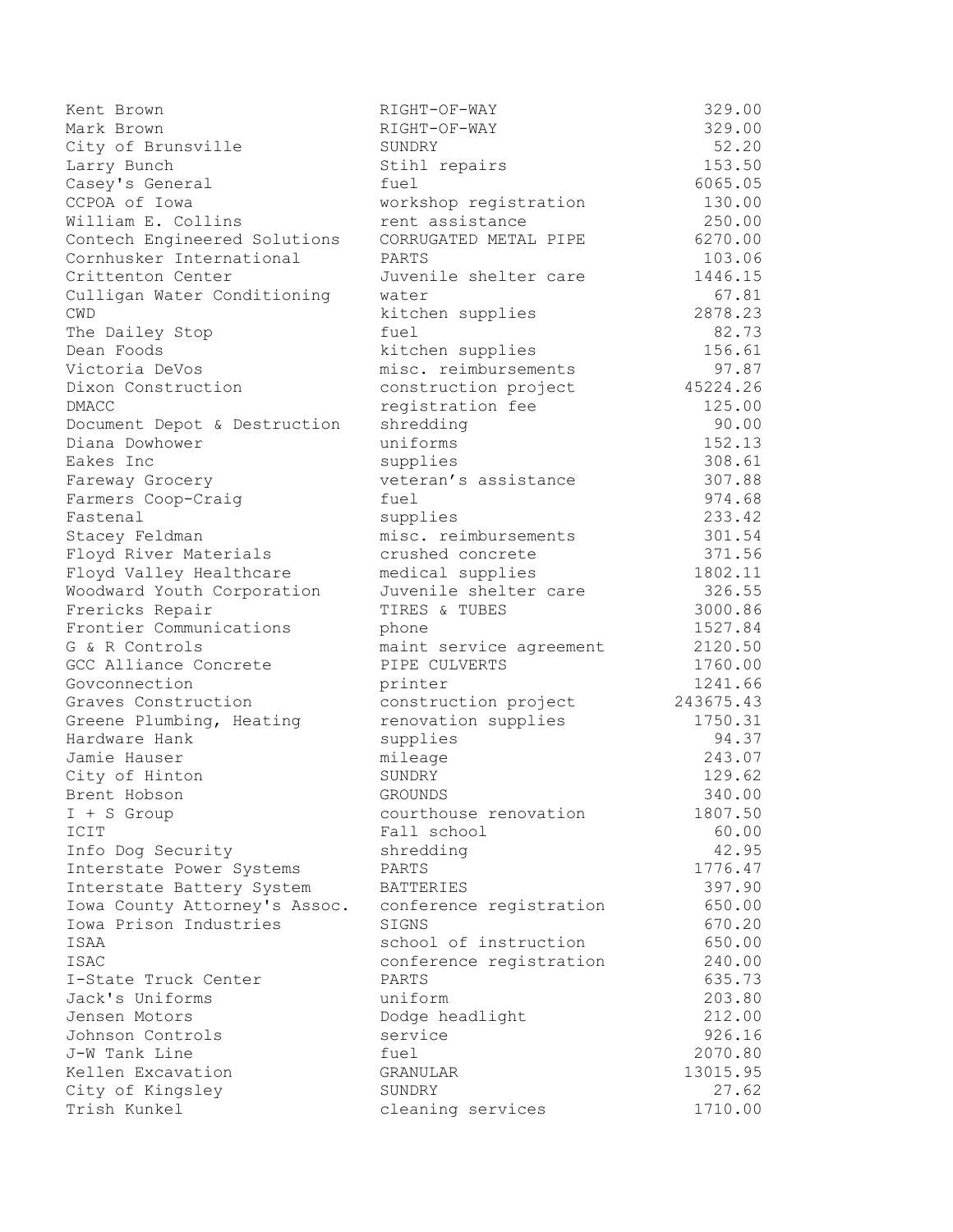| Lampert Lumber              | sign materials            | 184.06   |
|-----------------------------|---------------------------|----------|
| City of Le Mars             | utilities                 | 762.99   |
| Le Mars Agri Center         | softener salt             | 6279.51  |
| LeMars Daily Sentinel       | publications              | 1143.61  |
| LeMars Rental and Repair    | PIPE CULVERTS             | 75.00    |
| L.G. Everist                | GRANULAR                  | 308.54   |
| Matheson-Linweld            | WELDING SUPPLIES          | 29.12    |
| Mail Services               | MV renewal notices        | 721.38   |
| Marriott                    | lodging                   | 775.31   |
| Menards                     | supplies                  | 661.90   |
| Metal Culverts              | CORRUGATED METAL PIPE     | 29429.70 |
| Mid Country Machinery       | PARTS                     | 70.33    |
| MidAmerican Energy          | utilities                 | 3393.44  |
| Midwest Honda Suzuki        | mower parts               | 108.01   |
| Mike's Inc                  | fuel                      | 4664.63  |
| MJM Designs                 | uniform                   | 89.50    |
| Mr Muffler                  | trailer tire & repair     | 204.68   |
| Nates Glass                 | window film install       | 2936.46  |
| Sharon Nieman               | mileage                   | 122.93   |
| Northern Lights Foodservice | kitchen supplies          | 1065.71  |
| O.C. Sanitation             | garbage pickup            | 345.00   |
| Shawn Olson                 | 2 monitors, mtg. expenses | 577.81   |
| One Office Solutions        | office supplies           | 774.58   |
| Todd Osterbuhr              | SHOP TOOLS                | 1500.00  |
| City of Oyens               | SUNDRY                    | 42.00    |
| PATC                        | criminal law handbook     | 110.00   |
| Peterson Contractors        | construction project      | 71171.08 |
| Plains Area Mental Hlth     | inmate services           | 175.00   |
| Ply Co EMS                  | rural grant               | 7875.00  |
| Ply Co Solid Waste Agency   | hauling/assessment        | 34281.33 |
| Ply Co Treasurer            | flex benefits reimb       | 2510.93  |
| Premier Communications      | cable box                 | 1816.52  |
| Primebank                   | data processing fee       | 7.50     |
| Quality Lawn Care           | lawn care                 | 180.00   |
| Ramada DesMoines            | lodging                   | 72.80    |
| City of Remsen              | SUNDRY                    | 119.55   |
| Remsen Bell Enterprise      | publications              | 263.92   |
| Richards Construction       | construction project      | 24938.85 |
| Thomas Rohe                 | MEETING FEES              | 20.00    |
| Rolling Oil Co.             | oil                       | 3566.32  |
| Ron's Radiator Repair       | OUTSIDE SERVICE           | 180.00   |
| Sapp Bros.                  | gas/oil                   | 22711.43 |
| Le Mont Schmid              | pioneer cemetery mowing   | 180.00   |
| Schorg's Amoco Service      | fuel                      | 295.90   |
| Sioux City Journal          | subscription renewal      | 262.00   |
| Sioux Sales Company         | uniform                   | 36.90    |
| Shelly Sitzmann             | meeting expenses          | 310.19   |
| Stan Houston Equipment      | <b>BATTERIES</b>          | 213.99   |
| Luke Steeg                  | SUNDRY                    | 140.00   |
| Susemihl's Uptown           | tire repair               | 24.00    |
| The Record                  | publications              | 152.88   |
| The Wood Shop               | woodwork                  | 692.88   |
| Thomson West Group          | CLEAR access for office   | 1417.87  |
| Thrifty White Pharmacy      | inmate meds               | 435.22   |
| TLILEE, Inc                 | rent assistance           | 250.00   |